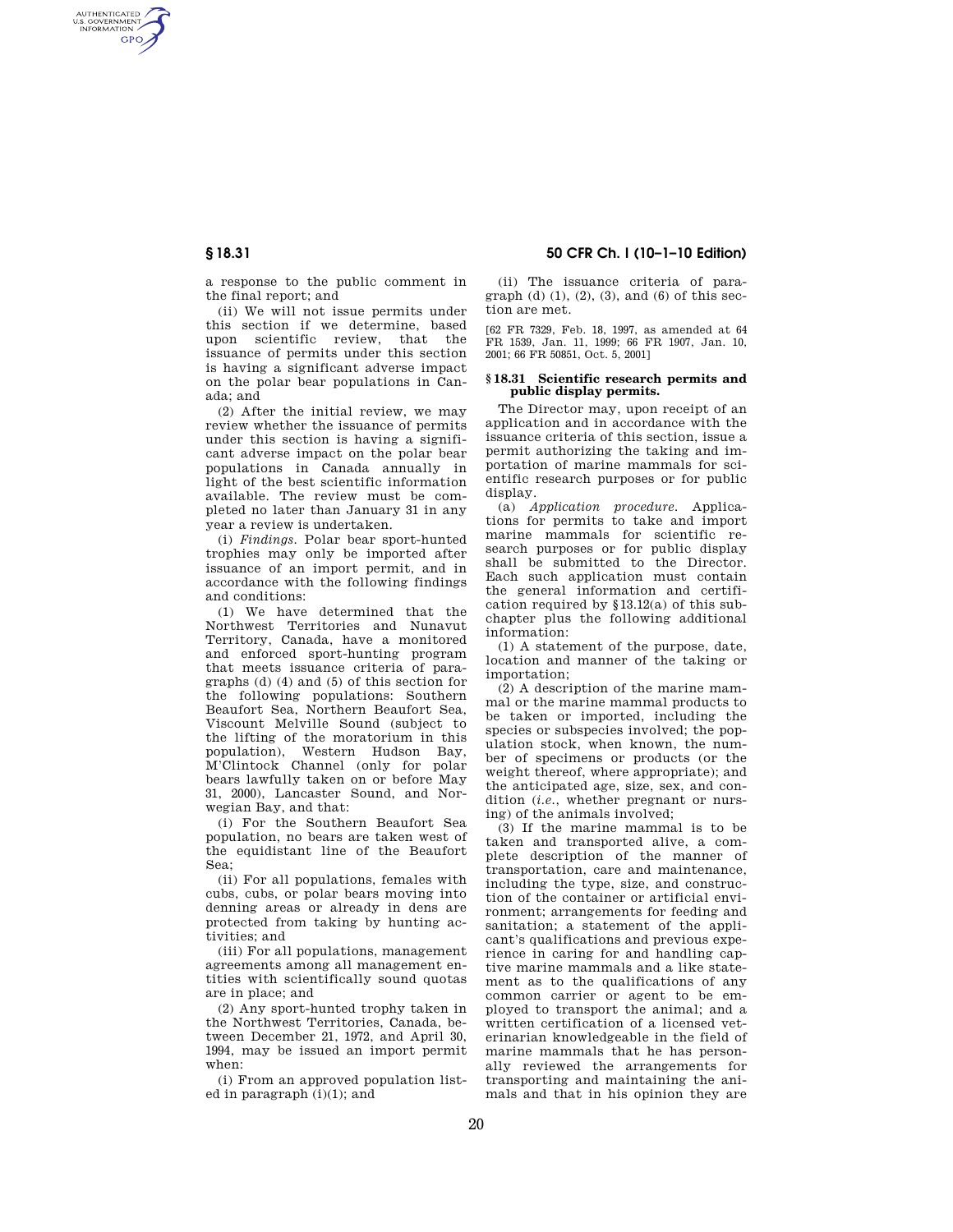### **U.S. Fish and Wildlife Serv., Interior § 18.31**

adequate to provide for the well-being of the animal;

(4) If the application is for a scientific research permit, a detailed description of the scientific research project or program in which the marine mammal or marine mammal product is to be used including a copy of the research proposal relating to such program or project and the names and addresses of the sponsor or cooperating institution and the scientists involved;

 $(5)$  If the application is for a scientific research permit, and if the marine mammal proposed to be taken or imported is listed as an endangered or threatened species or has been designated by the Secretary as depleted, a detailed justification of the need for such a marine mammal, including a discussion of possible alternatives, whether or not under the control of the applicant; and

(6) If the application is for a public display permit, a detailed description of the proposed use to which the marine mammal or marine mammal product is to be put, including the manner, location, and times of display, whether such display is for profit, an estimate of the numbers and types of persons who it is anticipated will benefit for such display, and whether and to what extent the display is connected with educational or scientific programs. There shall also be included a complete description of the enterprise seeking the display permit and its educational, and scientific qualifications, if any.

(b) *Review by Marine Mammal Commission.* Upon receipt of an application the Director shall forward the application to the Marine Mammal Commission together with a request for the recommendations of the Commission and the Committee of Scientific Advisors on Marine Mammals. In order to comply with the time limits provided in these regulations, the Director shall request that such recommendation be submitted within 30 days of receipt of the application by the Commission. If the Commission or the Committee, as the case may be, does not respond within 30 days from the receipt of such application by the Commission, the Director shall advise the Commission in writing that failure to respond within 45 days from original receipt of the ap-

plication (or such longer time as the Director may establish) shall be considered as a recommendation from the Commission and the Committee that the permit be issued. The Director may also consult with any other person, institution or agency concerning the application.

(c) *Issuance criteria.* Permits applied for under this section shall be issued, suspended, modified and revoked pursuant to regulations contained in §18.33. In determining whether to issue a scientific research permit, the Director shall consider whether the proposed taking or importation will be consistent with the policies and purposes of the Act; and whether the granting of the permit is required to further a bona fide and necessary or desirable scientific purpose, taking into account the benefits anticipated to be derived from the scientific research contemplated and the effect of the purposed taking or importation on the population stock and the marine ecosystem. In determining whether to issue a public display permit, the Director shall consider whether the proposed taking or importation will be consistent with the policies and purposes of the Act; whether a substantial public benefit will be gained from the display contemplated, taking into account the manner of the display and the anticipated audience on the one hand, and the effect of the proposed taking or importation on the population stocks of the marine mammal in question and the marine ecosystem on the other; and the applicant's qualifications for the proper care and maintenance of the marine mammal or the marine mammal product, and the adequacy of his facilities.

(d) *Additional permit conditions.* In addition to the general conditions set forth in part 13 of this subchapter B, permits issued under this section shall be subject to the following conditions:

(1) Any permit issued under these regulations must be in the possession of the person to whom it is issued (or an agent of such person) during:

(i) The time of the authorized taking or importation;

(ii) The period of any transit of such person or agent which is incidental to such taking or importation; and